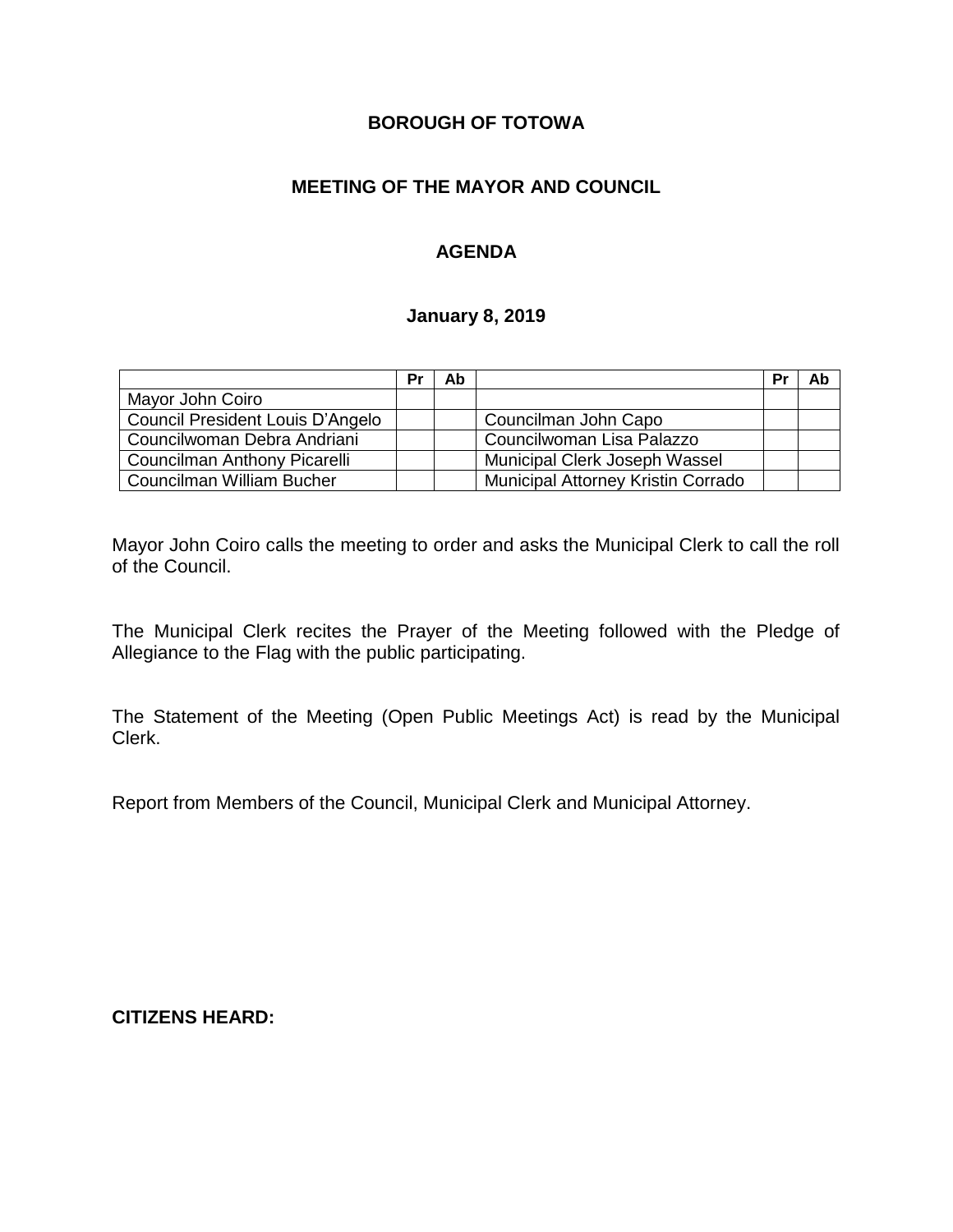Minutes of the Mayor and Council for the meeting of December 11, 2018.

Minutes of the Mayor and Council for the Reorganization Meeting of January 1, 2019.

# **COMMITTEE ON FINANCE: PICARELLI, D'ANGELO, CAPO.**

Resolution No. 2019-02 for the payment of bills.

Resolution authorizing the Tax Collector to waive and eliminate any credits or balances for any account under \$10.00 for the year 2018.

Accept the bids for Solid Waste Collection Services.

Recommendation of the Committee to adopt a resolution to award the contract for Solid Waste Collection Services.

Payment of the 1<sup>st</sup> Quarter 2019 Budget Allotment to the Borough of Totowa Public Library in the amount of \$177,366.

Letter from the Happy Seniors thanking the Mayor and Council for their annual contribution.

# **COMMITTEE ON PUBLIC SAFETY: D'ANGELO, CAPO, BUCHER.**

Resolution Authorizing The Submission Of A Strategic Plan For The Totowa Municipal Drug Alliance Fiscal Year 2020 Grant Cycle July 1, 2019 To June 30, 2020.

Letter from resident Rosemary Monteyne thanking Police Officers Daniel DiBlasio, Nicholas Macaluso and Sean Williams for their actions during a medical emergency afflicting her husband Bob on Saturday, December 1, 2018.